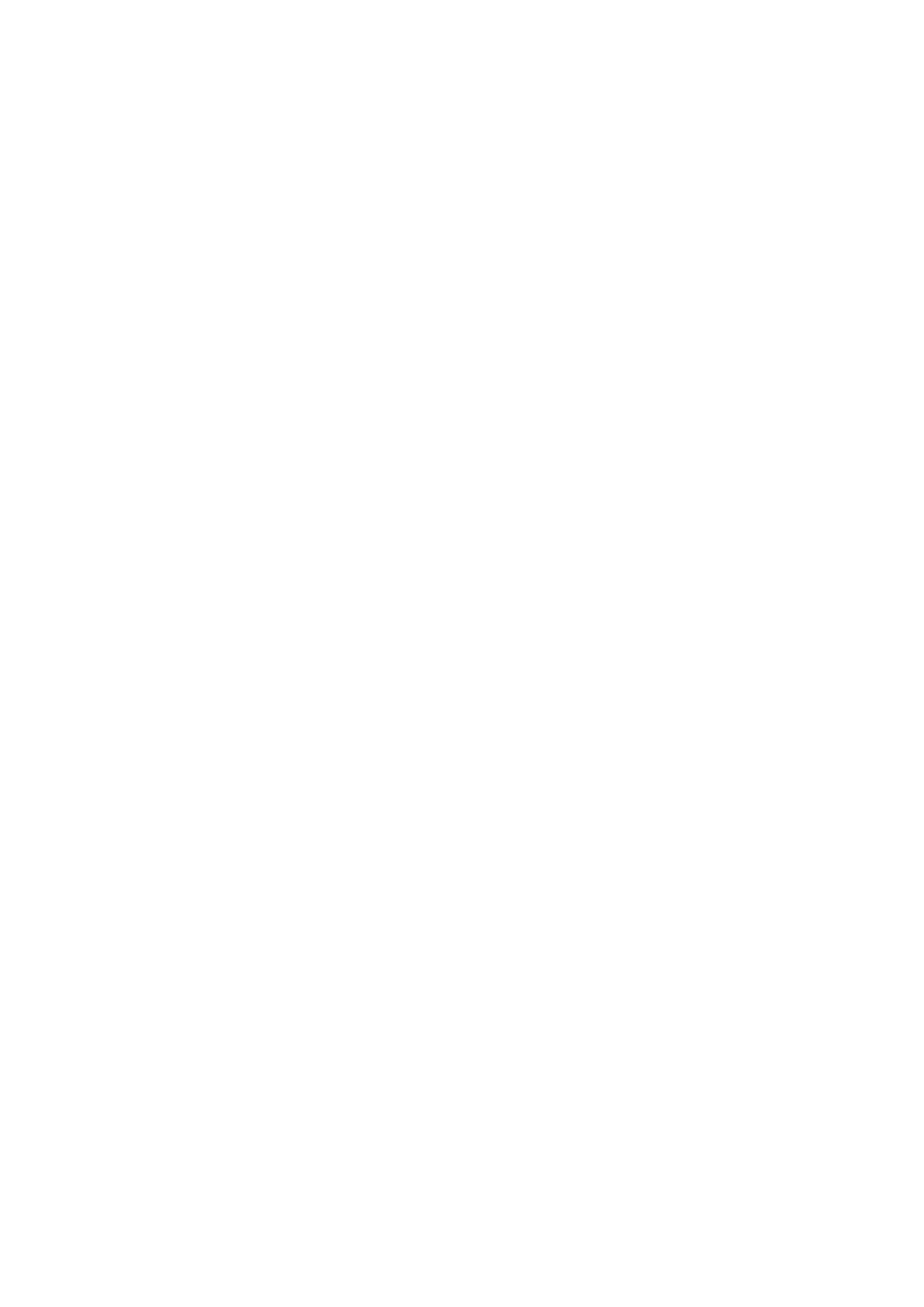# **GUIDANCE ON THE OPENING OF AEP INVESTIGATIONS**

## **Thresholds/Guidance for referral for investigation**

- 1. Under Rules 4 & 5 of the Audit Enforcement Procedure, where the Board considers that there is a good reason to investigate an alleged failure to comply with a relevant requirement, it shall refer the Allegation for investigation and may direct the investigation to be undertaken by a Recognised Supervisory Body ("**RSB"**) where appropriate
- 2. Under Part 8 of the Audit Enforcement Procedure, the Board may reconsider a decision of the Case Examiner made under Rule 3 or of the Board pursuant to Rule 4 subject to the test set out in Rule 70.
- 3. The Board can delegate its functions under Rules 4, 5 and 70 to the Conduct Committee.
- 4. This document provides guidance on when Allegations may be referred for investigation. The purpose of this guidance is to ensure that consistent and proportionate decisions are taken, although it is recognised that every Allegation will have its own unique facts and circumstances.
- 5. This guidance will be referred to by the Board and may be helpful for anyone interested or involved in the FRC's Audit Enforcement Procedure.

#### **Considerations**

- 6. When determining whether there is a good reason to investigate an Allegation, regard should be had to the EU Audit Regulation and the expectation that Member States shall ensure that there are effective systems of investigations and sanctions to detect, correct and prevent inadequate execution of the statutory audit.
- 7. This illustrative list sets out examples which might suggest a good reason to investigate but it is important to note that the list is non-exhaustive and none of the following characteristics are a pre-requisite in order to satisfy the threshold for investigation:
	- a. it has the potential to damage public confidence in Statutory Audit or the audit profession;
	- b. it has the potential to damage investor confidence in the truth and fairness of the financial reporting of an entity;
	- c. it may have contributed directly or indirectly to financial detriment or other harm to those reliant upon the statutory audit process;
	- d. it may have contributed directly or indirectly to financial detriment or other harm to a number or vulnerable category of individuals or institutions;
	- e. it may suggest possibly pervasive conduct reflecting the number of institutions involved and/or the length of time the alleged breach(es) persisted;
	- f. it may suggest the financial information is inaccurate or incomplete:
	- g. it may suggest criminal offences have been committed;
	- h. it may suggest a failure in regulatory compliance processes or approach;